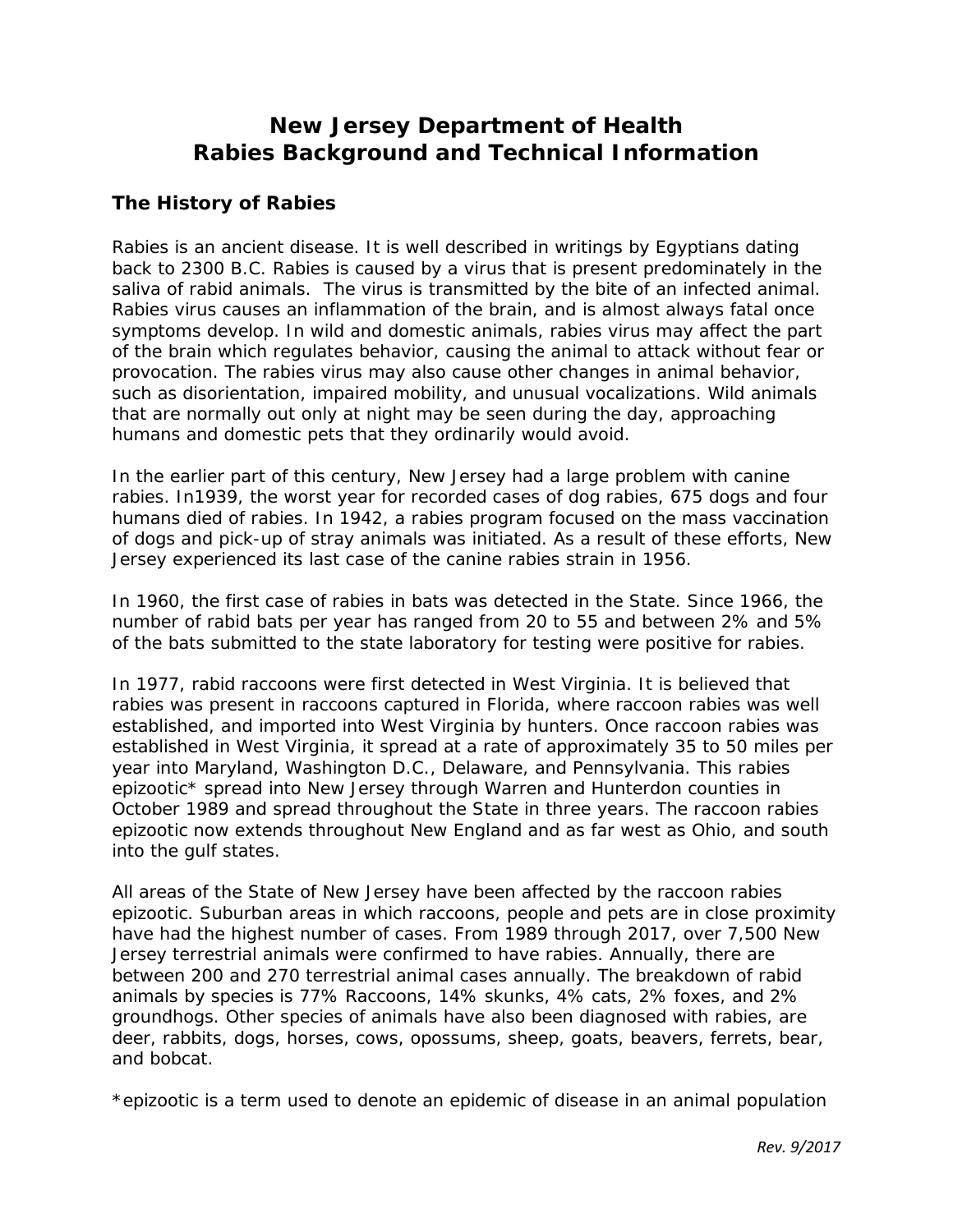In 1997, a New Jersey man was diagnosed with rabies. He had removed bats from his house and may have been bitten by a bat in the process. This was the first human case of rabies since 1971, when a man was bitten by a bat and received partial treatment with the previously used duck embryo type of rabies vaccine. The currently used vaccines have never failed when administered properly.

#### **Human Exposure to Rabies**

Rabies virus infection most commonly occurs when a rabid animal bites an individual. Rabies can also occur when infected saliva from a rabid animal contaminates an open wound (one which was bleeding within the past 24 hours), a scratch or skin abrasion, or a mucous membrane.

In addition to saliva and the salivary glands, tissues and fluid of the central nervous system (i.e., brain and spinal cord) can contain high amounts of the virus. Virus is rarely found in other body organs and fluids.

People cannot get rabies by just petting an animal, or even by getting saliva contaminated with rabies virus onto their intact skin. In order for them to get rabies, they must be bitten or the virus must come in contact with a recent wound or break in the skin or onto their mucous membranes (such as into the eye or mouth). However, any physical contact with a bat should be carefully evaluated for rabies preventative treatment. Bats have such tiny teeth that a bite may go undetected.

If you are bitten or attacked by an animal, do the following:

- a. Wash the wound immediately with plenty of water and soap.
- b. Learn as much as you can about the animal. If the animal is with an owner, get the owner's name and address. If it is a wild or stray animal, look to see if there are any features that will allow you to identify it later on. If it is possible, safely capture the animal and confine it and call your local animal control officer.
- c. Contact your physician or local emergency room for wound care and consultation regarding the need for rabies preventative treatment.
- d. Report the incident to your local health department.

If a dog or cat bites a human, the animal must be observed for ten days to see if clinical signs of rabies develop. This is necessary even if it has been vaccinated, as very rarely, vaccination fails to protect an animal and it develops rabies. At the longest, a dog or cat can have rabies virus in its saliva for only 2-3 days before it develops rabies signs. Therefore we know that if a dog or cat remains healthy for at least 10 days after it bites someone, it could not have had the rabies virus in its saliva at the time of the bite. If an animal does not have virus in its saliva, it cannot transmit the disease through a bite.

Pet ferrets can also be observed for 10 days when they bite people. However, because of their propensity to bite, the Department discourages the keeping of ferrets as pets in households with small children. There are several well documented reports of ferrets attacking and severely biting infants.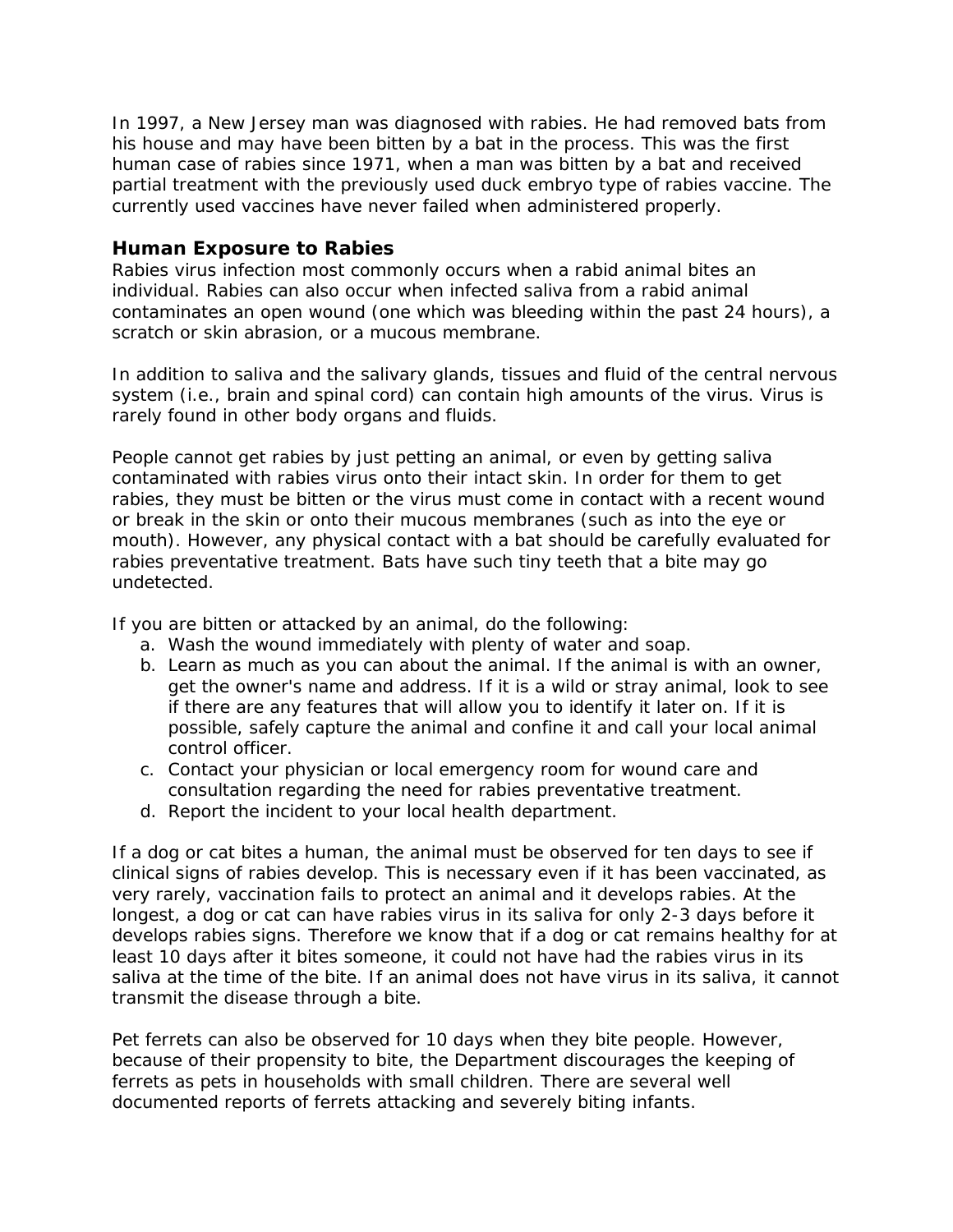Squirrels, mice, and other small rodents have only very rarely been found to have rabies, and have never been known to transmit rabies to humans or other animals. In general, preventative rabies treatment is not recommended after a bite from one of these animals unless it is unusually vicious or appears obviously ill. Groundhogs are the only rodents that are likely to be infected in areas where the raccoon rabies variant is present.

In order to test animals for rabies they must first be euthanized for the brain to be examined. Blood or saliva testing of suspect rabid animals is not a reliable method of diagnosis for rabies. The only sure method for determining if an animal has rabies is to look for the presence of the rabies virus in the brain under the microscope with a special fluorescent antibody test technique.

#### **Preventing Rabies Infections**

**Obtain medical care for all animal bites and scratches -** Although raccoons are the most frequently infected animals in the current rabies epizootic, other animals such as skunks, foxes and groundhogs are often bitten and infected by rabid raccoons. Wild animals with rabies do not always display signs of illness and can be perfectly healthy in appearance. There is also a type of rabies virus that is found in bats. All bites and scratches from these animals should be washed out immediately and receive prompt medical attention. Avoid all contact with bats, particularly sick or downed ones. If possible, capture all wild animals that have bitten or exposed humans or domestic animals and work with local authorities to arrange for rabies testing. Consult a doctor immediately for evaluation when you are bitten or scratched by any animal and report all bites to your local health department.

**Vaccinate all dogs and cats** - It is also recommended that owners of other domestic animals such as ferrets, horses, and livestock consider vaccinating their animals, especially if the public has access to the animals. Vaccination of domestic animals is very important because raccoons are very good at spreading rabies to other animals. Unvaccinated domestic animals can contract rabies from wild animals and transmit the infection to humans. There are safe and effective vaccines to protect dogs, cats, and most livestock against rabies. Your dog or cat can be vaccinated at a private veterinarian's office or at a municipal-sponsored rabies clinic (call your municipal clerk to ask about rabies clinics held in your area). Unvaccinated pets or other domestic animals that have had contact with a known or suspect rabid animal may have to be euthanized to avoid the risk of developing rabies, or placed in strict isolation from humans and other animals for a period of six months, until it is certain that the animal is free of rabies.

**Avoid contact with wild animals -** Do not feed wild mammals or keep them as pets. Although you cannot get rabies by petting a wild animal, you are likely to get bitten if you try to pet or feed a wild animal. It is natural for wild animals to bite people that try to pet or feed them. Wild animals will also attack and bite when defending their young, which may be nearby but not visible. There are no injectable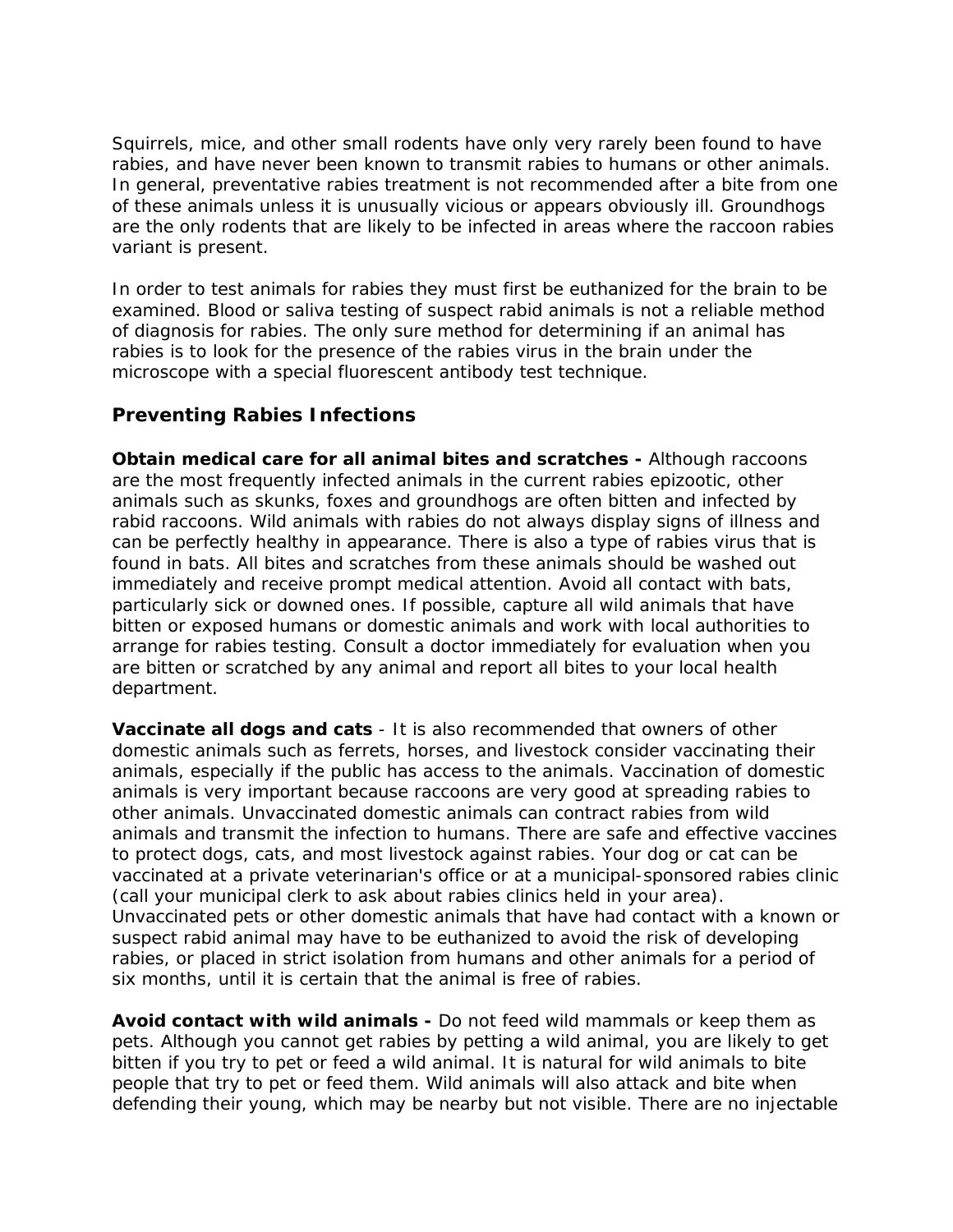rabies vaccines approved for use in wildlife or hybrid crosses of domestic animals and wildlife, such as wolf-dog hybrids. Homes and yards should be made "animalproof" by first ensuring that all garbage, pet food, and other food sources are stored in animal resistant containers, as raccoons and other wild animals love to feast on your leftovers. Do not leave leftover pet food outdoors as it will attract raccoons. Make sure outbuildings are secure from invasion by raccoons and skunks looking for a cozy place to stay. Chimneys should be capped, as raccoons like to den in chimneys. Steps should be taken to exclude bats from houses and other structures by sealing the openings they may use to access buildings. This should be done during the winter (November-March) when bats have left for hibernation. The entry points are often near the roof edge such as under the eaves, soffits, and flashing around the chimney. A variety of materials can be used to seal openings including 1/4inch hardware cloth, fly screening, sheet metal, wood caulking, expandable polyurethane, or fiberglass insulation.

**Control stray domestic animals** - Abandoned and unwanted dogs and cats should not be left to roam, as they can contract rabies from rabid wildlife and then transmit the infection to community residents and their pets. The municipal animal control officer is responsible for responding to complaints by residents of stray domestic animals, as well as any animal suspected of being rabid.

#### **Human Rabies Preventative Treatment**

There is no known effective treatment for human rabies once symptoms develop, but rabies can be prevented if rabies immunoglobulin and vaccine are given shortly after exposure to the virus. This is called "rabies post exposure prophylaxis" or PEP.

PEP is no longer the painful process that it used to be. The current vaccines are much safer and more effective than the previously used vaccine. Post exposure prophylaxis begins with a dose of rabies immune globulin infiltrated around the wound, if possible, and the remainder administered intramuscularly at an anatomical site distant from the vaccine. This is followed by a series of 4 vaccinations given over 14 days in the upper arm. This vaccine has been extensively used for many years with very few serious side effects.

The chance of a person becoming infected with rabies after an exposure that was untreated depends upon the type of exposure (such as bite) and where on your body the exposure occurred. In general, penetrating bite wounds to areas of the body with a rich nerve supply, such as the face, are highest risk. Studies have shown that not all bites from rabid animals result in infection with the rabies virus. However, since there is no treatment for this disease once symptoms begin, it is recommended that all persons exposed by a known or suspect rabid animal should receive rabies post exposure prophylaxis. Immediately washing the exposed area with water and soap is an important factor in helping to prevent infection.

Rabies postexposure prophylaxis has been 100% effective in preventing rabies when given properly, resulting in very few human cases in the United States.